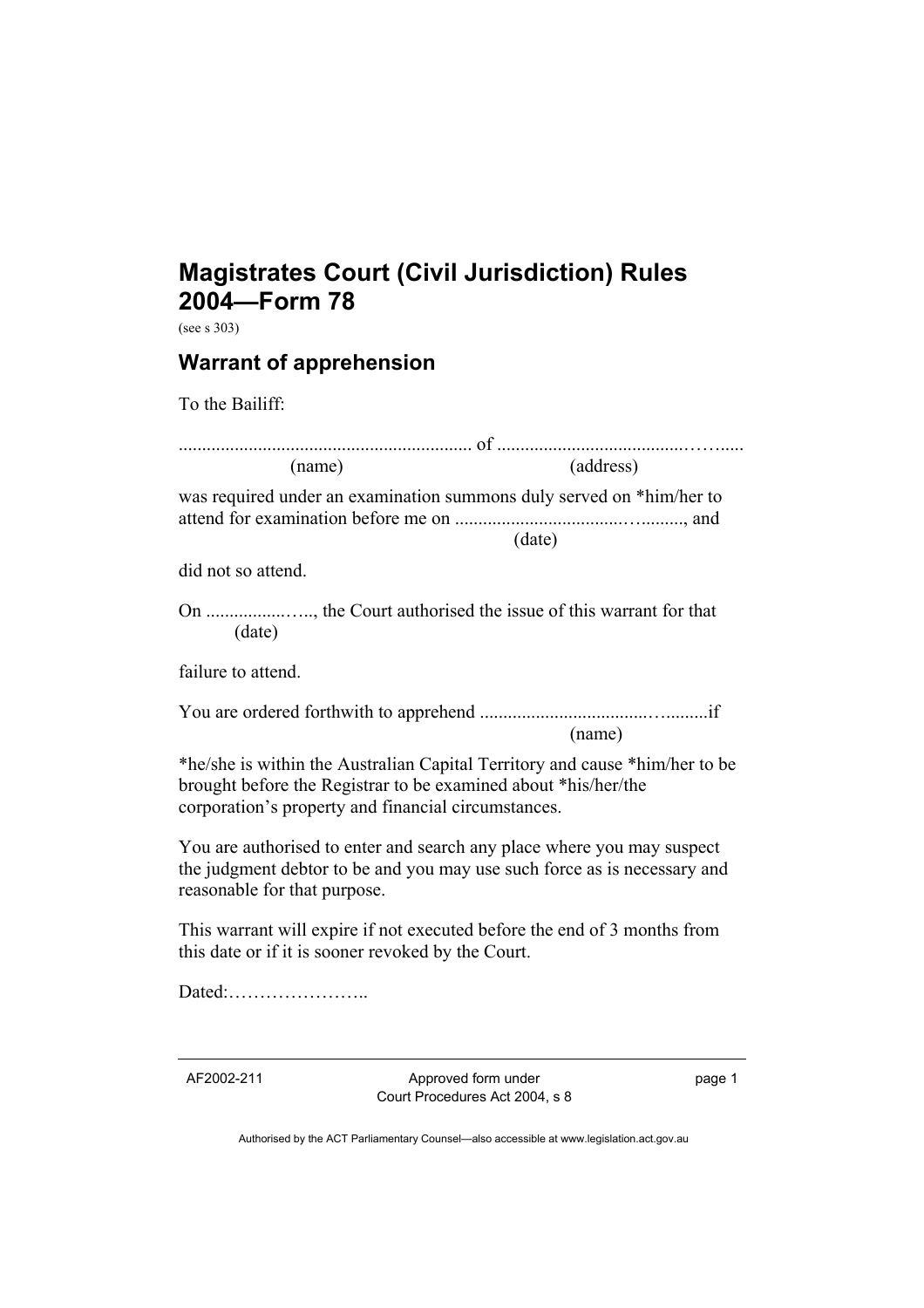## Registrar

*Note:* Under the *Magistrates Court (Civil Jurisdiction) Act 1982*, section 304 a police officer shall, if called on by the bailiff to do so, aid and assist in the execution of the warrant.

\*Delete if not applicable

AF2002-211 Magistrates Court (Civil Jurisdiction) Rules 2004— Form 78

page 2

Authorised by the ACT Parliamentary Counsel—also accessible at www.legislation.act.gov.au